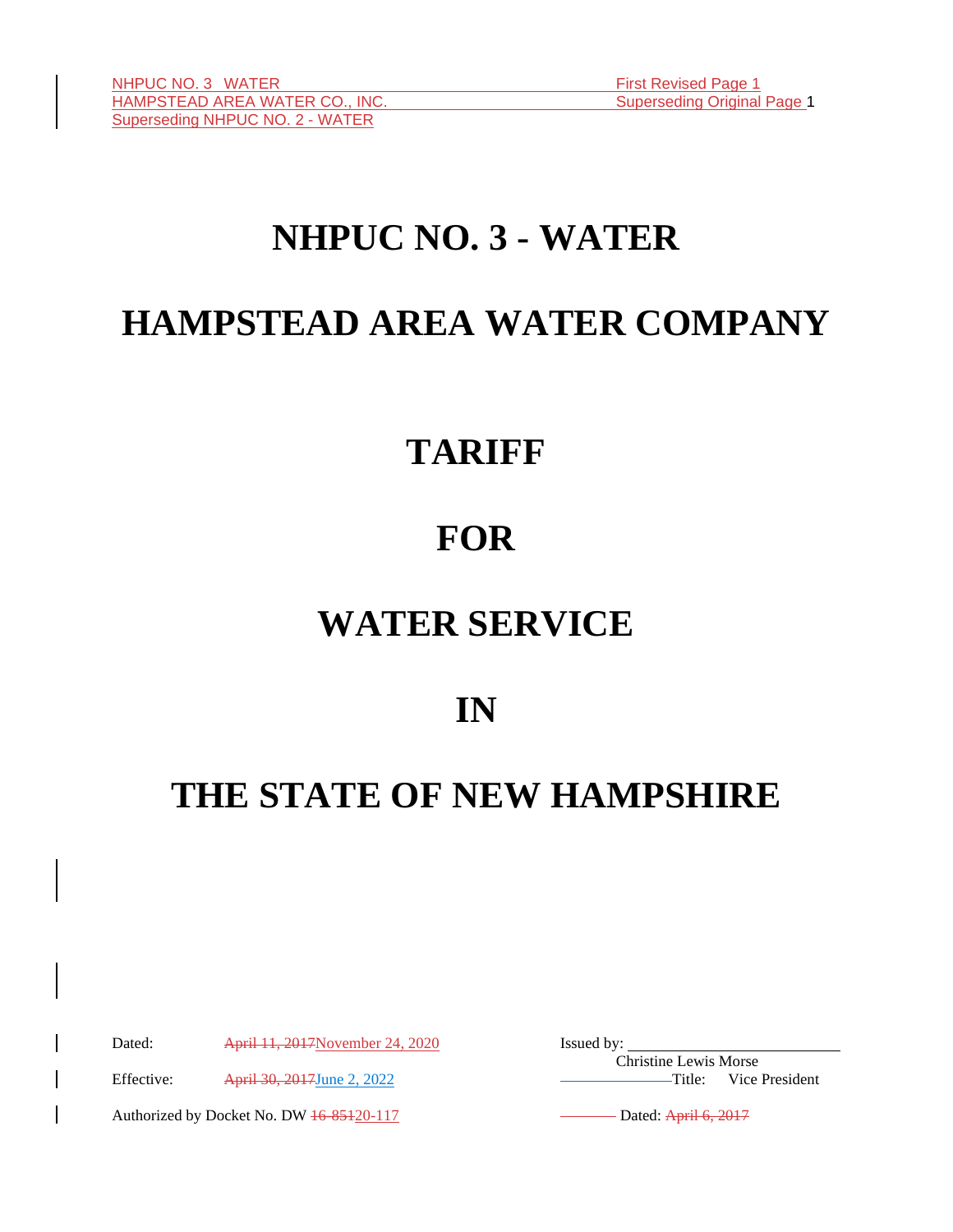## GENERAL SERVICE - METERED

#### RATE SCHEDULE –GM

AVAILABILITY: This schedule is available to all metered water service in the Company's following franchise areas:

| Atkinson:          | Atkinson Core System (Walnut Ridge),                               |
|--------------------|--------------------------------------------------------------------|
|                    | Dearborn Ridge                                                     |
| Chester:           | Oak Hill, Lincoln Lane                                             |
| Danville:          | Colby Pond                                                         |
| East Kingston:     | Cricket Hill/Maplevale                                             |
| <b>Fremont</b>     | <b>Black Rocks Village</b>                                         |
| Town of Hampstead: | Hampstead Core System                                              |
| Kingston:          | Lamplighter Estates, Coopers Grove, Kings Landing                  |
| Newton             | Sargent Woods                                                      |
| Nottingham:        | <b>Camelot Court</b>                                               |
| Plaistow:          | Rainbow Ridge, Little River Village, Snow's Brook                  |
| Salem:             | Lancaster Farm, Tisdale Trailer Park                               |
| Sandown:           | Stoneford, Autumn Hills, Mills Woods, Waterford Village, Fairfield |
|                    | Estates, Wells Village, Kelley Green                               |
| Sandown/Fremont:   | <b>Cornerstone Estates</b>                                         |
| <b>Strafford</b>   | <b>Bow Lake Estates</b>                                            |

#### CHARACTER OF SERVICE:

The Company will make every effort to maintain normal pressures but shall not be liable for the failure of either the supply or the distribution system when such failure is due to the elements, natural causes, breaks, leaks, unusual or concurrent droughts, or waste or unlawful use of water. Outdoor use may be restricted.

#### RATES: Water Rates (Monthly Rate)

| i. $\frac{5}{8}$ inch meter   | \$10,0011.92   |
|-------------------------------|----------------|
| ii. $\frac{3}{4}$ inch meter  | \$20,0027.87   |
| iii. 1 inch meter             | \$30.0054.45   |
| iv. $1\frac{1}{2}$ inch meter | \$60,00107.61  |
| v. 2 inch meter               | \$100.00139.50 |
|                               |                |

All Consumption - \$6.11-6.90 per 100 cubic feet

# TERMS OF PAYMENT:

Bills under this rate are net and will be rendered monthly and are due and payable upon presentation. All accounts more than twenty five (25) days past due will be assessed a late fee of Ten Dollars (\$10.00) per month at the discretion of the Company.

Authorized by NH PUC Order # 26,153 in Docket DW 17-145 dated June 26, 2018, Order # 26,195 in Docket DW 17-118 dated November 29, 2018, Order # 26,301 in Docket DW 19-011 dated October 22, 2019, and Order # 26,381 in Docket 19-031 dated July 21, 2020

IssuedDated: July 21, 2020November 24, 2020 Issued by:

Effective:  $August 17,2020$ June 2. 2022

Christine Lewis Morse

Authorized by Docket No. DW  $\frac{16-85120-117}{20}$  Dated: April 6, 2017

Rates reconciled to June 30, 2021, authorized by Order No. 26,566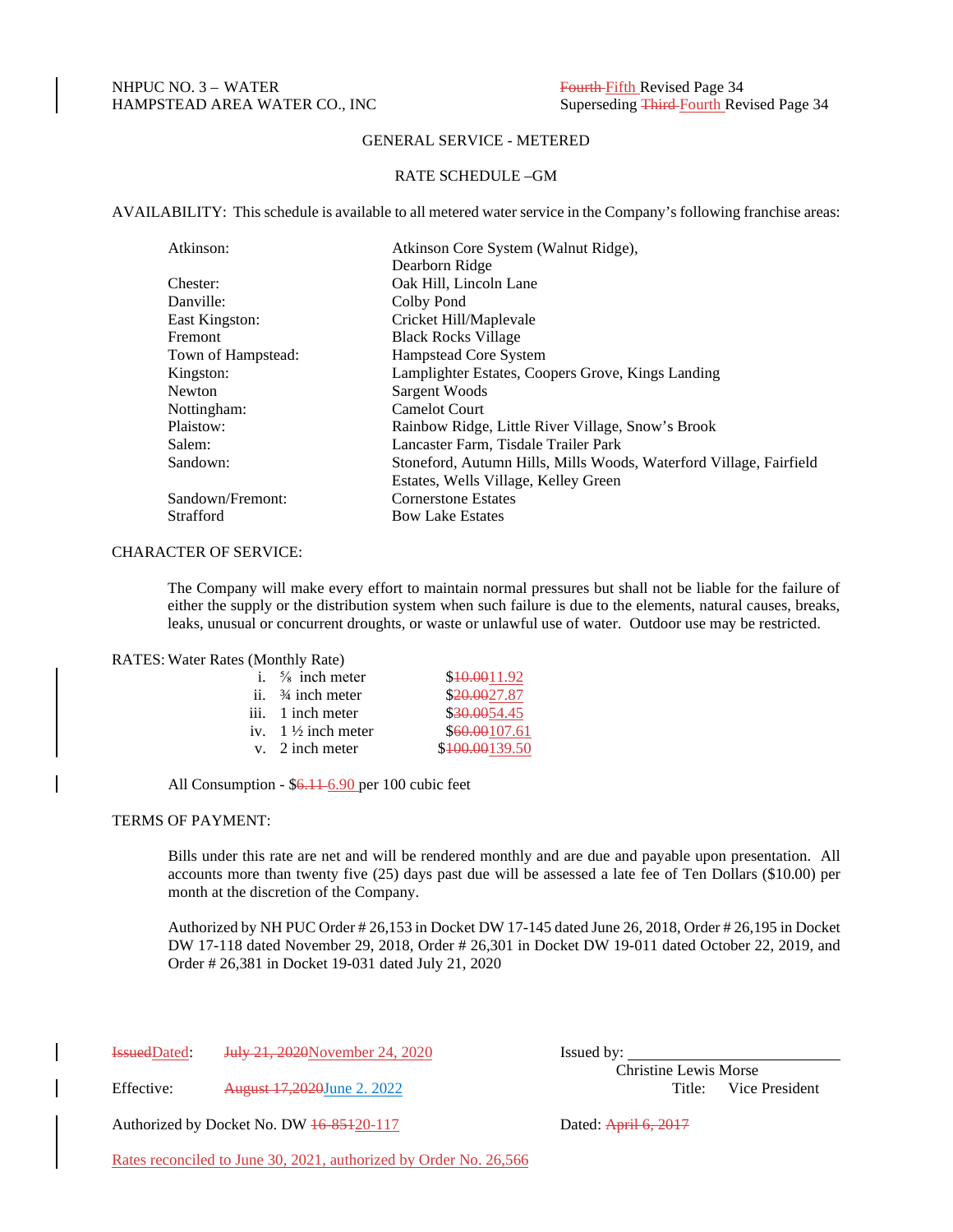## MUNICIPAL FIRE PROTECTION SERVICE-ATKINSON

#### RATE SCHEDULE - GM

#### AVAILABILITY:

This schedule is available to all municipal fire service in the Company's franchise area in the Atkinson Core System for the purposes of public safety, where such service is paid for from tax revenues by and of the Town of Atkinson:

# CHARACTER OF SERVICE:

The Town shall notify the Company, either through its Fire Department, by receipt of Town approved Site Plans, or in writing showing an appropriate vote by the governing body of the Town stating where hydrants are to be placed that the Town requests. Such notification must be received by the Company before hydrant installation will begin. The Company will make every effort to maintain normal pressures at all times on the distribution system but shall not be held liable for the failure of either the supply or distribution division of its system to adequately furnish its normal quantity of water when such failure is due to the elements, natural causes, breaks, leaks, unusual or concurrent droughts, or the waste or unlawful use of water. The installation and maintenance of fire hydrants, and the supplying of water through such hydrants, is for the sole use of authorized firefighting personnel for the control and extinguishment of any fire, or for any other use authorized by the Company.

The Town of Atkinson shall notify the Company, in writing, of an appropriate vote by the governing body of the city, town, village, or other political subdivision stating where hydrants are to be placed. Such notification must be received by the Company before the installation of any hydrant. The installation and maintenance of hydrants and the supplying of water through such hydrants is for the sole use of the authorized firefighting personnel for the control and extinguishment of any fire or for any other use authorized by the Company. Rendering of service under this schedule shall in no way be construed to hold the Company liable to furnish at any time or any specific point in its distribution system any minimum flow or pressure, either static or residual.

#### RATES:

Annual Hydrant-Municipal Fire Protection Charge: \$93,615.00 \$200.00 per annum for each fire hydrant installed, payable in advance for each hydrant installed plus any additional State and Federal taxes on CIAC payments or the CIAC value created by the contribution of each fire hydrant.

Annual Availability Fee: \$2,000.00 per annum payable in advance in addition to the Annual Hydrant Charge.

## TERMS OF PAYMENT:

Bills under this rate are net and will be rendered annually in October and are due and payable upon presentation.

#### SPECIAL PROVISIONS:

All hydrants, lead valves, branches and other appurtenances shall remain the property of the Company.

Authorized by Docket No. DW 16-851 dated April 6, 2017

Dated: <del>December 11, 2018</del>November 24, 2020 Issued by:

Effective: April 30, 2017 June 2, 2022 Title: Vice President

Christine Lewis Morse

Authorized by Docket No. DW  $\frac{16-85120-117}{20}$  Dated: April 6, 2017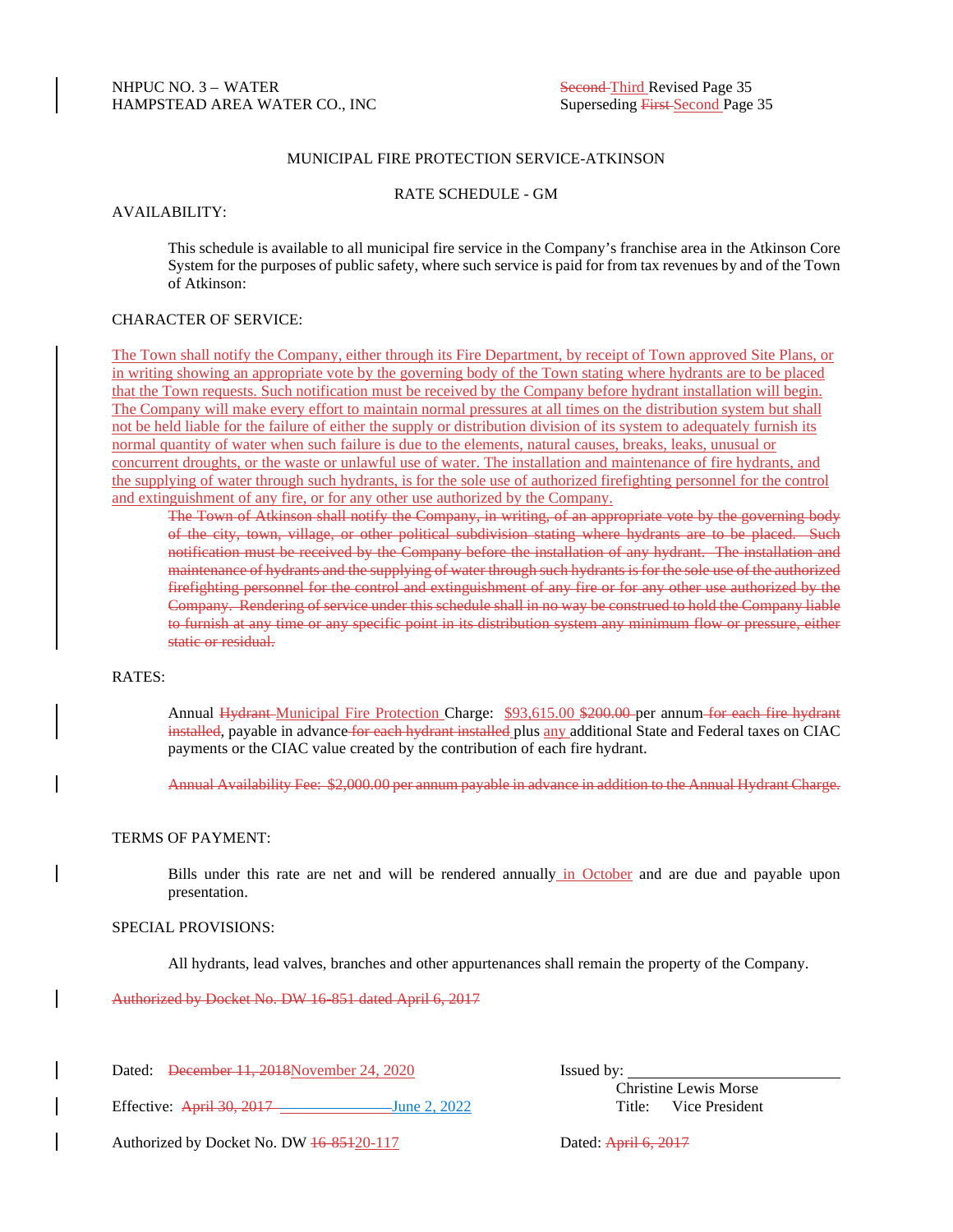## MUNICIPAL FIRE PROTECTION SERVICE-HAMPSTEAD

RATE SCHEDULE - GM

AVAILABILITY:

This schedule is available to all municipal fire service in the Company's franchise area in the Hampstead Core System for the purposes of public safety, where such service is paid for from tax revenues by and of the Town of Hampstead:

### CHARACTER OF SERVICE:

The Town shall notify the Company, either through its Fire Department, by receipt of Town approved Site Plans, or in writing showing an appropriate vote by the governing body of the Town stating where hydrants are to be placed that the Town requests. Such notification must be received by the Company before hydrant installation will begin. The Company will make every effort to maintain normal pressures at all times on the distribution system but shall not be held liable for the failure of either the supply or distribution division of its system to adequately furnish its normal quantity of water when such failure is due to the elements, natural causes, breaks, leaks, unusual or concurrent droughts, or the waste or unlawful use of water. The installation and maintenance of fire hydrants, and the supplying of water through such hydrants, is for the sole use of authorized firefighting personnel for the control and extinguishment of any fire, or for any other use authorized by the Company.

The Town of Hampstead shall notify the Company, in writing, of an appropriate vote by the governing body of the city, town, village, or other political subdivision stating where hydrants are to be placed. Such notification must be received by the Company before the installation of any hydrant. The installation and maintenance of hydrants and the supplying of water through such hydrants is for the sole use of the authorized firefighting personnel for the control and extinguishment of any fire or for any other use authorized by the Company. Rending of service under this schedule shall in no way be construed to hold the Company liable to furnish at any time or any specific point in its distribution system any minimum flow or pressure, either static or residual.

### RATES:

Annual Hydrant Municipal Fire Protection Charge: \$200.00\$68,730.00 per annum for each fire hydrant installed, payable in advance for each hydrant installed, plus any additional State and Federal taxes on CIAC payments or the CIAC value created by the contribution of each fire hydrant.

Annual Availability Fee: \$2,000.00 per annum payable in advance in addition to the Annual Hydrant Charge.

# TERMS OF PAYMENT:

Bills under this rate are net and will be rendered annually in October and are due and payable upon presentation.

#### SPECIAL PROVISIONS:

All hydrants, lead valves, branches and other appurtenances shall remain the property of the Company.

Dated: April 11, 2017November 24, 2020 Issued by:

Effective: April 30, 2017 June 2, 2022 Title: Vice President

Christine Lewis Morse

Authorized by Docket No. DW  $\frac{16-85120-117}{20}$  Dated: April 6, 2017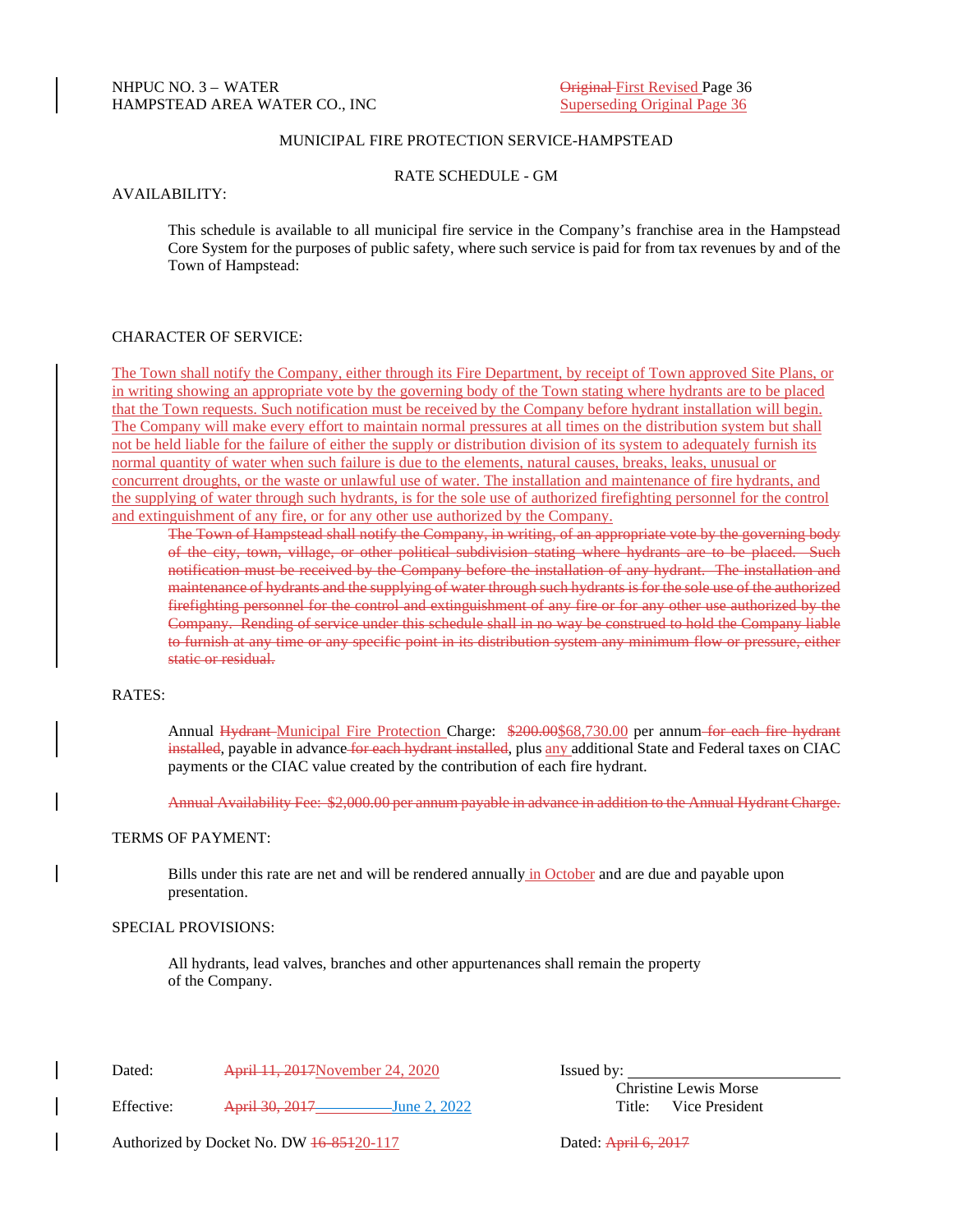## PUBLICMUNICIPAL FIRE PROTECTION SERVICE

#### **Terms of Use for Hydrants in the Towns of Atkinson and Hampstead**

### *Testing*

- The company will test hydrants to establish baseline flow and notify the Town fire department when testing is scheduled so that they may observe. Hampstead Area Water Company (HAWC) will conduct the testing and document the findings.
- All hydrants on the system shall be tested and marked within the first year. Testing after the first year shall be made after any substantial improvement or impact on the system on the hydrants that will indicate the result of the impact. All new hydrants shall be tested for their fire flow capability. Other testing will follow AWWA recommendations.
- All testing will be done in in accordance with the AWWA M17 standard. The testing will determine the amount of fire flow water available at 20 psi during peak demand times.
- Where feasible the company will design any transmission (main) line extensions to support a 1000 GPM fire flow.

#### *Marking of hydrants:*

- HAWC currently marks hydrants and agrees to work with the Town fire department to continue to do so.
- HAWC agrees to mark hydrants with a flag or other affixed device.
- Fire hydrant bonnets shall be color coded or otherwise marked with a Town fire department approved system indicating the available flow capacity after a flow analysis is completed. The hydrant bonnet shall be painted in one of the colors listed below corresponding to its GPM.

 (1) Light blue [1,500 GPM or greater] (2) Green [1,000—1,499 GPM] (3) Orange [500–999 GPM] (4) Red [less than 500 GPM]

*Clear Space Around Hydrants.*

A 36 in. clear space shall be created around the circumference of newly installed fire hydrants except as otherwise required or approved by the Town fire department.

• A clear space of not less than 60 in. shall be created in front of each newly installed hydrant connection having a diameter greater than  $2\frac{1}{2}$  in.

#### *Hydrants Out of Service.*

- Where water supplies or fire hydrants are out of service for maintenance or repairs, a visible indicator shall be used to indicate that the hydrant is out of service*.*
- HAWC agrees to provide advance notice to the Town when it takes a hydrant off-line for more than 12 hours for maintenance.

| Dated: | November 24, 2020       | <b>Issued by:</b>            |
|--------|-------------------------|------------------------------|
|        |                         | <b>Christine Lewis Morse</b> |
|        | Effective: June 2, 2022 | Vice President<br>Title:     |
|        |                         |                              |

| Authorized by Docket No. DW 20-117 |  |
|------------------------------------|--|
|------------------------------------|--|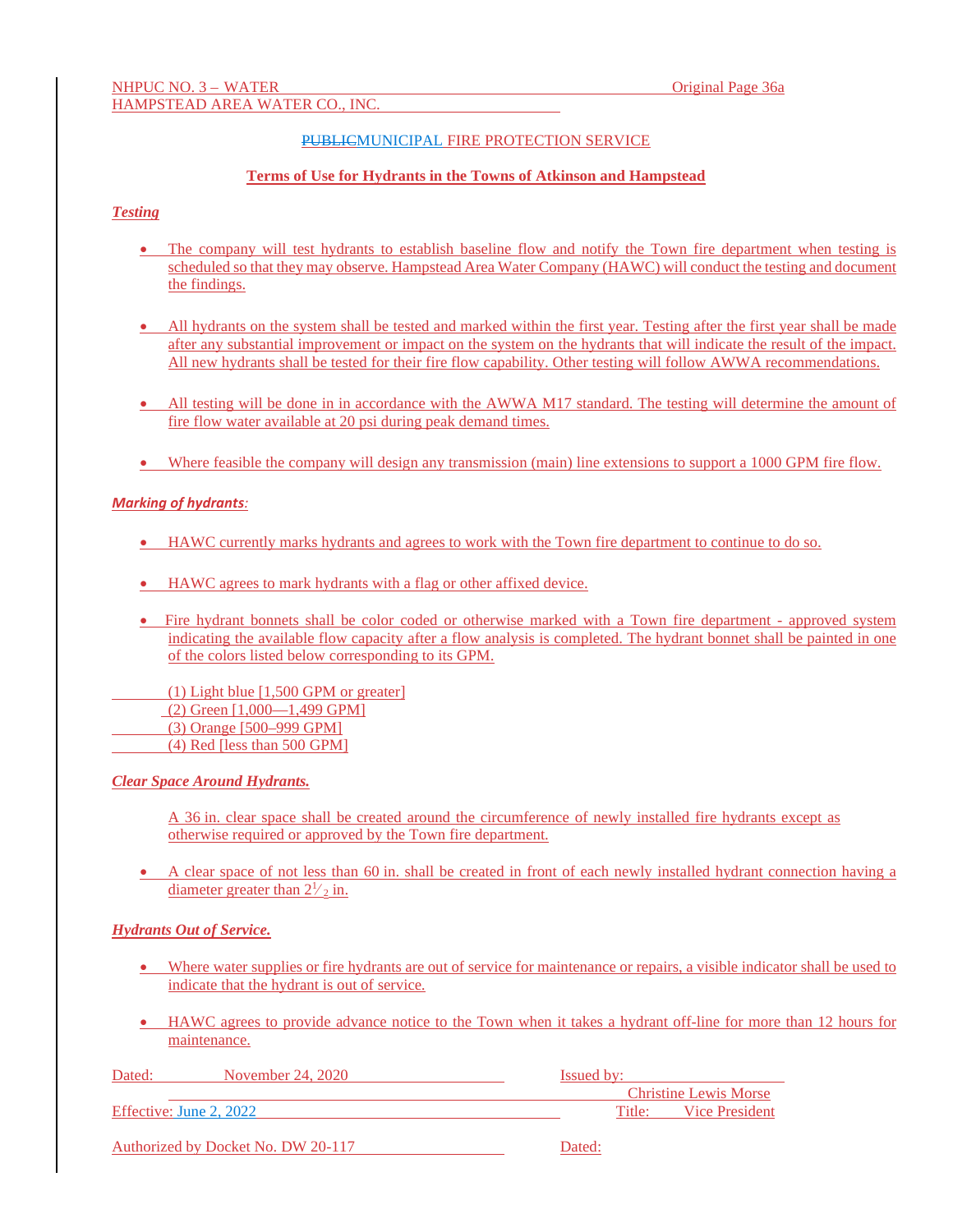## **Terms of Use for Hydrants in the Towns of Atkinson and Hampstead - continued**

### *Additional details:*

- HAWC agrees to meet with the Town fire department to review training plans. Town fire department must provide 48-hour advance notice to HAWC for all training other than hydrant training at the fire station hydrant with minimal water flow. Training other than hydrant training at the fire station hydrant with minimal water flow can occur up to four times per year. All training will not occur during peak summer month usage.
- Training shall be limited to four times a year per department; this is outside of the training and testing of new hydrants or new buildings protected by water-based fire suppression systems. Town fire department will provide the company with at least 48 hours of notice for testing of new buildings protected by water-based fire suppression systems.
- HAWC shall always maintain a minimum useable amount of 250,000 gallons of fire protection water available in its water storage system in its core system.
- All maintenance shall be the responsibility of HAWC and in compliance with the hydrant manufacturer's specifications. Any time the Town fire department operates a hydrant they are required to pump down the hydrant and seat the valve properly and provide notice to HAWC as soon as possible for inspection.
- Any hydrant it installs installed for temporary non-fire protection purposes will have a 2.5" discharge port.
- HAWC shall bill for the hydrants annually in October for the coming year at rates approved by the Commission, and every October thereafter until a change in fire protection rates are approved by the Commission.
- No Town fire department operation shall be permitted that would likely cause contamination of the water system.
- Any failures of the public municipal fire protection system where the water main must be shut down for repair the Company will notify the Town fire department as soon as possible.
- All hydrants within the system shall have a 4.5" NSTM and two 2.5" discharge ports with caps. Hydrants shall be installed to the current AWWA standard. All hydrants shall have operating nuts that turn in the same direction, subject to Puc 606.03(b) requirements.
- HAWC shall be responsible for maintaining the system in good repair and functional barring failures due to acts of God, accidents (e.g. car crashes into hydrant), and vandalism. HAWC shall not be responsible for damage or repairs due to negligence of the fire department. (e.g. failing to pump down fire hydrants after use).

| Dated:                  | November 24, 2020                  | <b>Issued by:</b> |                              |
|-------------------------|------------------------------------|-------------------|------------------------------|
|                         |                                    |                   | <b>Christine Lewis Morse</b> |
| Effective: June 2, 2022 |                                    | Title:            | Vice President               |
|                         | Authorized by Docket No. DW 20-117 | Dated:            |                              |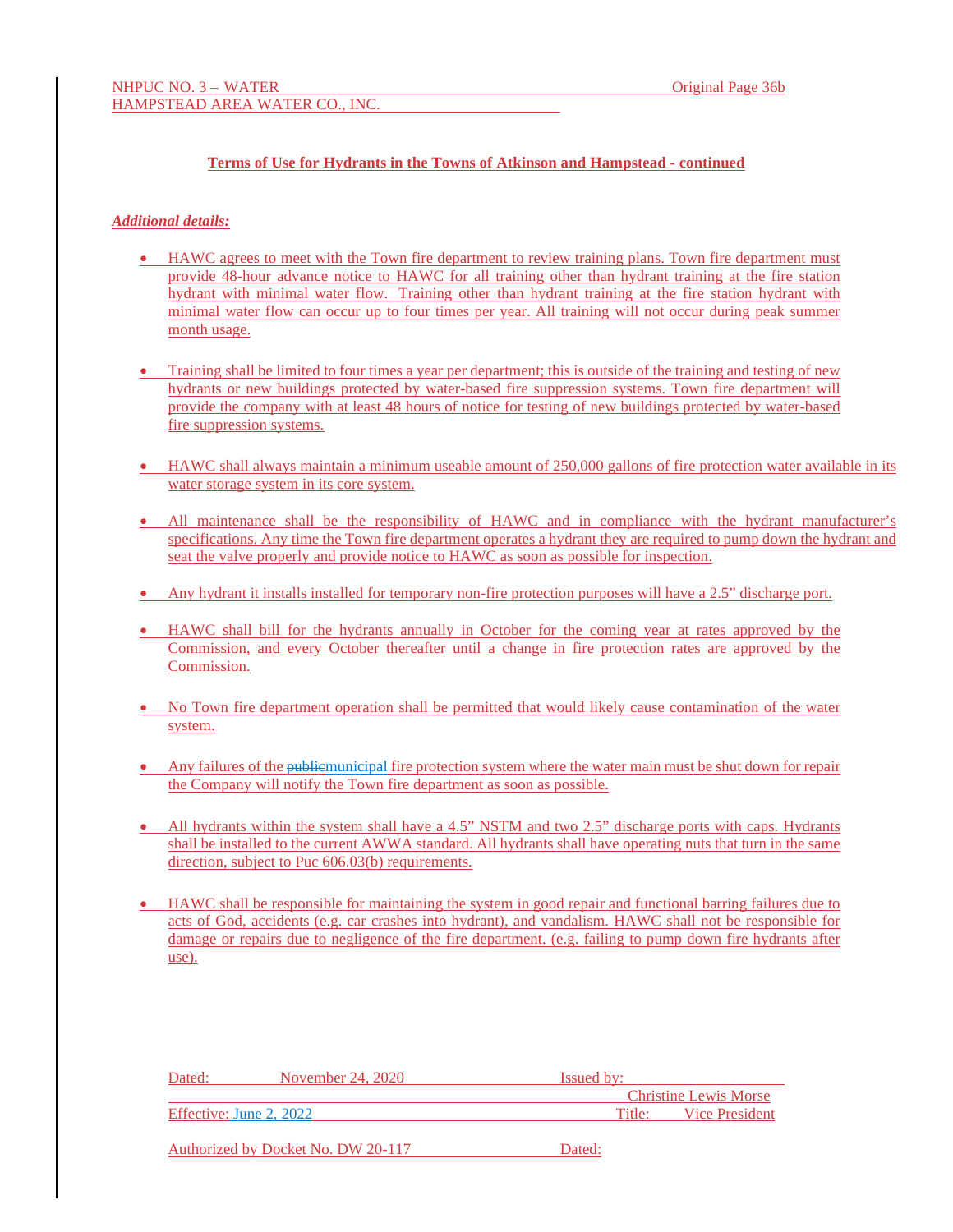# **Terms of Use for Hydrants in the Towns of Atkinson and Hampstead - continued**

- HAWC shall provide copies of its emergency response plans to the town's fire chief, for the limited use of emergency personnel only.
- HAWC shall file the annual hydrant inspection reports required by PUC rules and provide a copy to the town's fire chief.
- The approving authority for the placement of new hydrants shall be the Town fire chief or their designee in cooperation with the Planning Board provided the fire chief or their designee signs the company form authorizing the hydrant placement and payment for the hydrant in accordance with the existing tariff prior to installation.

| Dated:                  | November 24, 2020                  | <b>Issued by:</b> |                              |
|-------------------------|------------------------------------|-------------------|------------------------------|
|                         |                                    |                   | <b>Christine Lewis Morse</b> |
| Effective: June 2, 2022 |                                    |                   | Title: Vice President        |
|                         |                                    |                   |                              |
|                         | Authorized by Docket No. DW 20-117 | Dated:            |                              |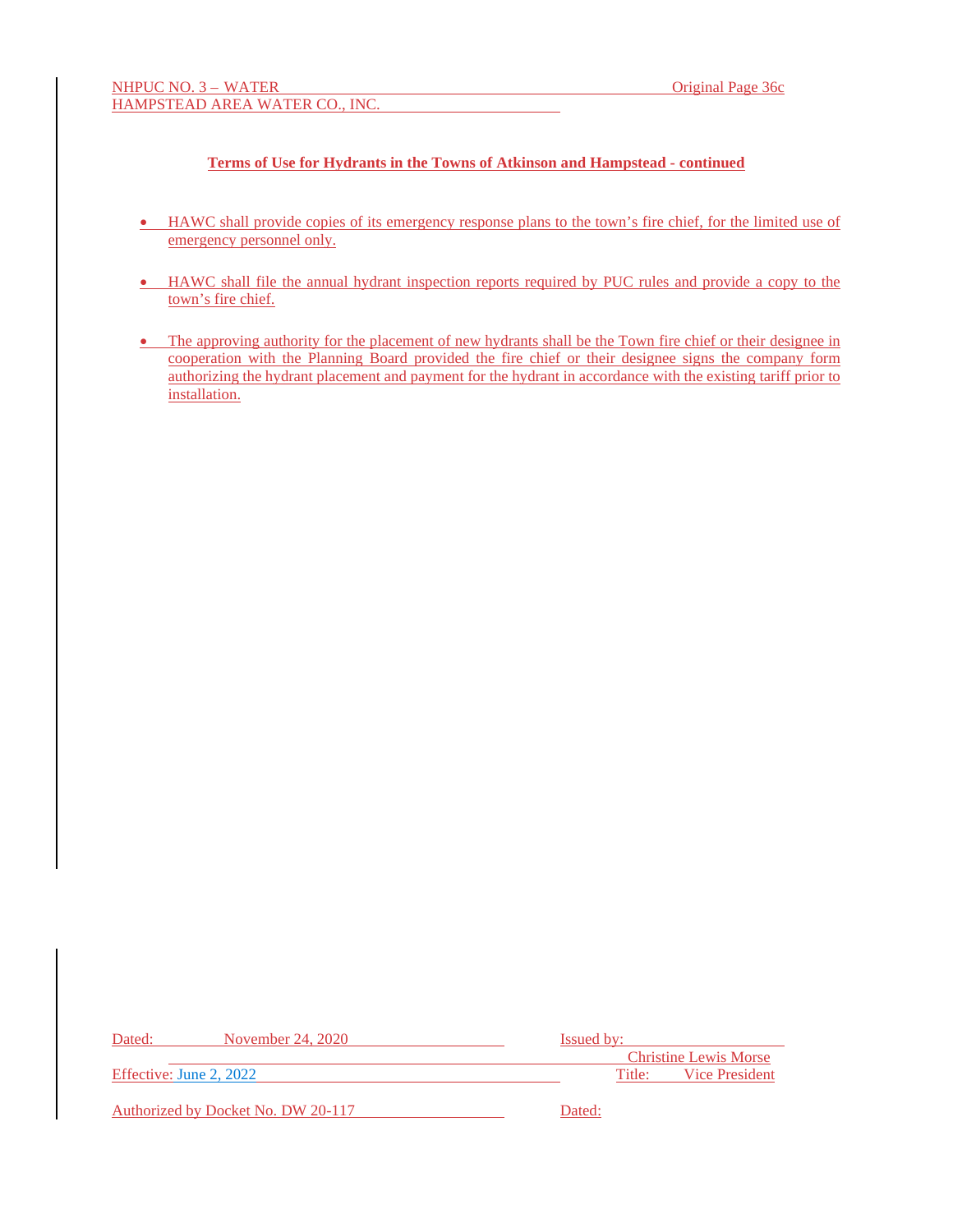# GENERAL PRIVATE FIRE PROTECTION SERVICE

#### RATE SCHEDULE - GM

#### AVAILABILITY:

This schedule is available to all metered water service in the Company's following franchise areas:

| Atkinson:          | Atkinson Core System (Walnut Ridge),                    |
|--------------------|---------------------------------------------------------|
|                    | Dearborn Ridge                                          |
| Chester:           | Oak Hill, Lincoln Lane                                  |
| Danville:          | Colby Pond                                              |
| East Kingston:     | Cricket Hill/Maplevale                                  |
| <b>Fremont</b>     | <b>Black Rocks Village</b>                              |
| Town of Hampstead: | Hampstead Core System                                   |
| Kingston:          | Lamplighter Estates, Coopers Grove, Kings Landing       |
| <b>Newton</b>      | Sargent Woods                                           |
| Nottingham:        | <b>Camelot Court</b>                                    |
| Plaistow:          | Rainbow Ridge, Little River Village, Snow's Brook       |
| Salem:             | Lancaster Farm, Tisdale Trailer Park                    |
| Sandown:           | Stoneford, Autumn Hills, Mill Woods, Waterford Village, |
|                    | Fairfield Estates, Wells Village, Kelley Green          |
| Sandown/Fremont:   | <b>Cornerstone Estates</b>                              |
| Strafford:         | <b>Bow Lake Estates</b>                                 |

# CHARACTER OF SERVICE:

The Company shall be notified, in writing, of an appropriate vote by the governing body of the city, town, village, or other political subdivision stating where hydrants or fire protection water supply distribution pipes are to be placed. Such notification must be received by the Company before the installation. The installation and maintenance of hydrants and the supplying of water through such hydrants is for the sole use of the authorized firefighting personnel for the control and extinguishment of any fire or for any other use authorized by the Company. Rending of service under this schedule shall in no way be construed to hold the Company liable to furnish at any time or any specific point in its distribution system any minimum flow or pressure, either static or residual.

## RATES:

Fire Protection Rate – System-Wide

Private Fire Service (Annual Monthly Fee)

| i. $1\frac{1}{2}$ diameter pipe | \$400.002.49  |
|---------------------------------|---------------|
| ii. 2 inch diameter pipe        | \$200.005.31  |
| iii. 3 inch diameter pipe       | \$400.0015.43 |
| iv. 4 inch diameter pipe        | \$600.0032.87 |
| y 6 inch diameter nine          | 1500009549    |

v. 6 inch diameter pipe  $$1,500.0095.49$ 

Dated: April 11, 2017November 24, 2020 Issued by:

Effective: April 30, 2017 June 2, 2022 Title: Vice President

Christine Lewis Morse

Authorized by Docket No. DW  $\frac{16-85120-117}{20}$  Dated: April 6, 2017